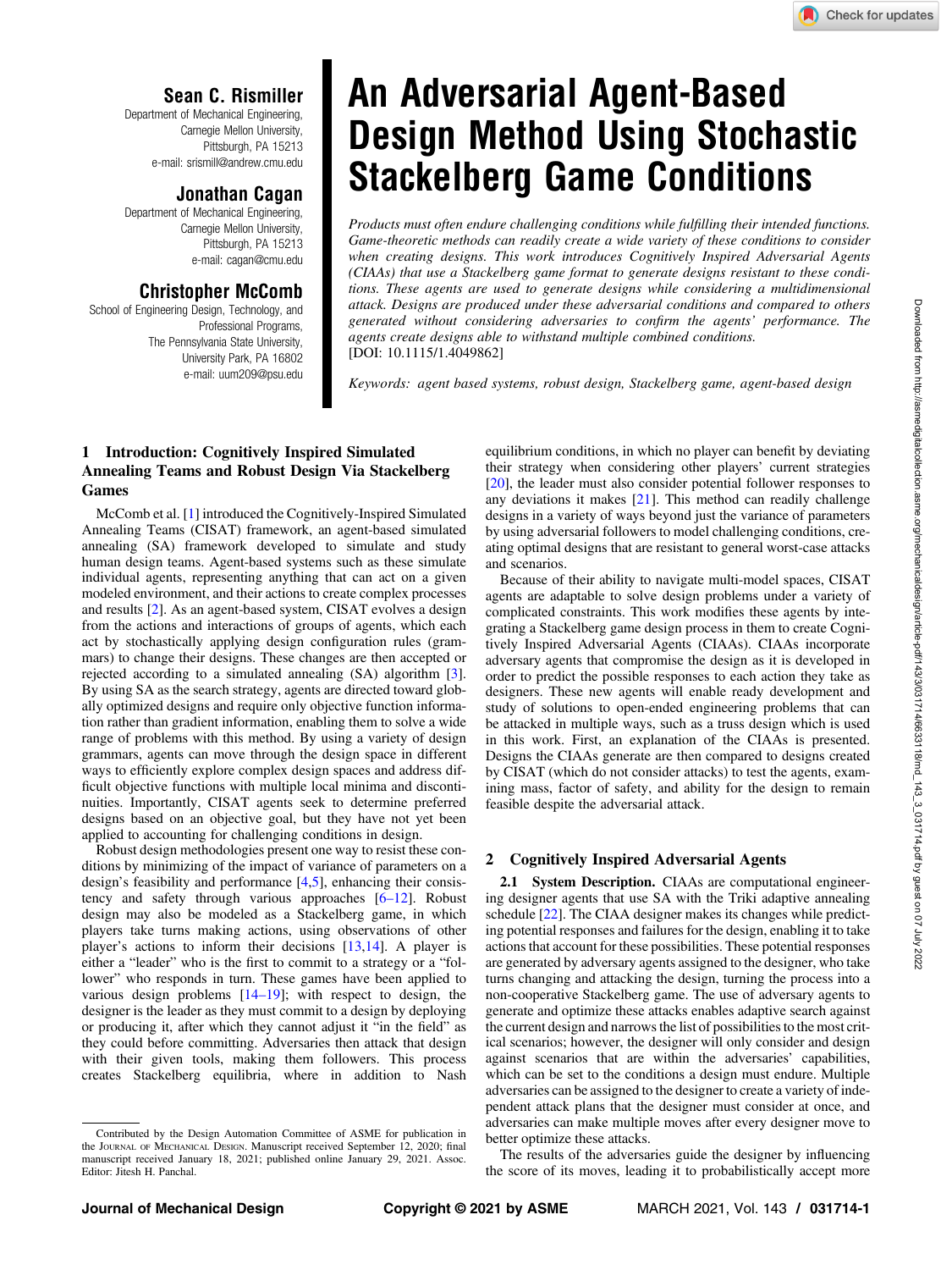Downloaded from http://asmedigitalcollection.asme.org/mechanicaldesign/article-pdf/143/3/031714/40633118/md\_143\_3\_031714.pdf by guest on 07 July 2022 Downloaded from http://asmedigitalcollection.asme.org/mechanicaldesign/article-pdf/143/3/031714/6633118/md\_143\_3\_031714.pdf by guest on 07 July 2022

moves that maintain resistance to the adversaries' attacks. For example, if the designer makes a move that resolves a vulnerability and protects the design against further attacks, the adversaries will perform much more poorly, giving the designer a corresponding improvement in its objective function and promoting that move. This structure is similar to the nested bilevel genetic algorithm in Liu et al. [[17\]](#page-4-0) which solves bilevel problems with discrete variables that are otherwise difficult to simplify. This work applies a similar structure to computational agents to solve a bilevel design and attack problem, enabling agents to consider future responses and change their actions to accommodate them.

Figure 1 illustrates the CIAA structure and shows adversarycontrolled sections in shaded blocks. The CIAA designer first makes a change to the design. The adversaries then build their response to the designer's move with their given number of iterations to model the designer's prediction of how they'll respond. The designer next incorporates the results from the adversaries' responses into its decision to accept or reject its own iteration. In this way the designer and adversaries take turns optimizing their respective designs and attacks, iterating against each other and converging to a Stackelberg equilibrium, in which the adversaries have converged to the best attack plan for the given design, and the designer cannot improve on that design without introducing a vulnerability that the adversaries can then exploit. To ensure the

designer and adversaries move at consistent rates relative to each other, they are permitted to try new moves if their current moves are rejected until their moves are accepted or a limit on attempts is reached. These modifications create expanded agents to conduct adversary-resistant design.

2.2 Designer and Adversary Grammars. Design grammars define the actions that the computational agents may take, and by extension how a design may be built and attacked. New possibilities may be introduced by adding new grammar rules to the agents. To create designs, the grammars therefore must include the elementary move operators that allow for basic progress and fine-tuning of solutions. It is also helpful to include higher-level rules that execute specific combinations of moves to achieve a certain result; this eliminates intermediate states that would prevent progress, as these states would be rejected for poor performance due to their incomplete nature. In this work, designer and adversary agents have differing move operators to accomplish their unique roles, but a designer and its assigned adversaries must both act on the same design representation that captures all changes made.

The designer move operators are based on those introduced by McComb, et al. [[1](#page-4-0)], and encompass placement, removal, and adjustment of members and joints, forming the basis of truss design.



Fig. 1 Flowchart for a CIAA designer, adversary-controlled sections are in shaded boxes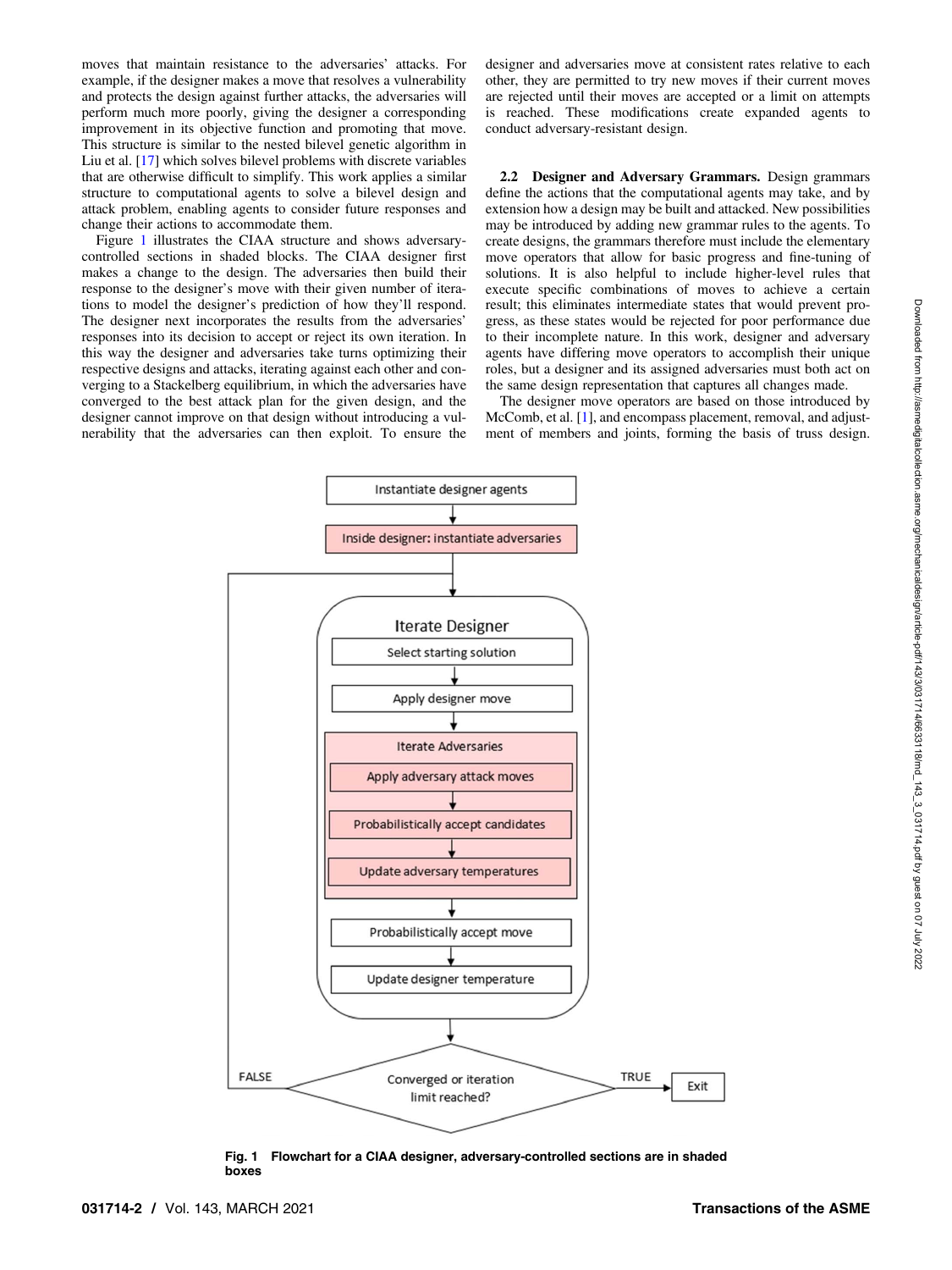Similarly, this work introduces move operators for adversaries to destroy members, load joints in any chosen direction, negate these actions, and change previously destroyed members and loaded joints, which combines negating an attack and selecting a new one of the same type. The "change" operators allow adversaries to adjust to more effective attacks without creating undesirable intermediate states in which they are not damaging the truss. Agents choose available moves stochastically and accept or reject them according to their results via SA. To set bounds on the scenarios the designer must consider, adversaries are limited in the number of members they may destroy, influenced by their thicknesses, and the number of loads they may apply. Changing these limits would allow for adjustment of the scenarios that the designer must consider. While member destruction and abnormal joint loading do not describe all the conditions a truss can face, their combination was chosen to challenge the designers with a wide variety of severe scenarios that they must account for.

2.3 Objective Functions. Objective functions guide the designer and adversaries to make moves that accomplish their goals by determining what moves are accepted or rejected, based on whether they improve the agents' objective functions or not. These functions therefore must reflect each agents' goals. In the truss design example, the designer's goal is to create a design with a low mass and high factor of safety that is also damaged as little as possible by the adversaries. Conversely, the adversaries each seek to damage the design as much as possible. For the truss problem, the objective functions for the designer and the adversaries, respectively, are

$$
f_{designer} = m(x) - FOS(x) + g_{FOS}(x) + g_{invalid}(x) + D_{adv}(x, y) \quad (1)
$$

$$
f_{adversary} = -D_{adv}(x, y)
$$
 (2)

where x represents the current truss design when loaded normally,  $\nu$ represents the current adversary's attack plan,  $m(x)$  is the mass of the design,  $FOS(x)$  is the lowest factor of safety among all truss members in the designer's load case,  $g_{FOS}(x)$  is a penalty function assigned if  $FOS(x)$  falls below a given value (1.25 in this work), and  $g_{invalid}(x)$  is a penalty assigned if the design is invalid, which occurs if it becomes unstable. These factors represent the designer's base goal and are defined in the work by McComb et al. [\[1\]](#page-4-0).  $D_{adv}(y, x)$  represents the adversarial condition added in this work, namely an attack on the truss, and is defined as the damage the adversary does to the truss as follows:

$$
D_{adv}(x, y) = m_d(x, y) + p_{invalid}(x, y) - g_{limit}(y)
$$
 (3)

where  $m_d(x, y)$  is the sum of "damaged" mass, defined as the mass of truss members either directly destroyed, or yielded or buckled from the subsequent application of force by adversaries.  $p_{invalid}(x, y)$  is a bonus given to an adversary if it renders the truss invalid with its attack, indicating collapse.  $g_{limit}(y)$  is a penalty assigned if the adversary exceeds the maximum number of members they may destroy or the number of loads they may apply, enforcing the bounds on their abilities. The penalty functions fulfill the roles of constraints for SA by increasing the objective function to an unacceptable value if violated.  $p_{\text{invalid}}(x, y)$ , as a bonus to the adversary, also functions as a penalty to the designer if fulfilled, constraining the designer against making collapsible trusses. Objectives and penalties may be multiplied by constants to normalize their scales and generate solution choices for a given problem situation; however, relative comparison between solutions can be made within any chosen weighted objective set. This work explores a single set of objective function weightings to demonstrate the method. Varying weights, including those of the adversarial conditions against the designer's original goals, to generate a pareto surface of designs would allow for further exploration of the tradeoff between the base design goals and design resistance. Given these objective functions, the adversaries influence the designer by attacking vulnerabilities, driving up  $D_{adv}(x, y)$  if they succeed and guiding the designer to accept moves that do not introduce those vulnerabilities, resulting in greater resistance. The designer influences the adversaries by controlling the space they work in, as they can only attack the design they are given.

2.4 Design Process. To conduct the design process, the designer is instantiated with a design from a set of seed designs, and within it the adversaries are instantiated with attacks on that design. The designer first applies a designer move operator (DMO) to modify the design. Before accepting or rejecting its DMO, the adversaries apply their adversary move operators (AMOs), optimizing their attacks to find and exploit vulnerabilities. The adversaries' AMOs are accepted or rejected based on the difference in  $f_{adv}$  immediately before and after each AMO per the SA algorithm. After the adversaries complete their AMOs, the designer then accepts or rejects its own DMO based on the difference between  $f_{design}$  from before its DMO and  $f_{design}^*$  after the adversaries move, where  $f^*_{design}$  represents the worst-case designer's objective function resulting from the adversaries' actions. If the designer's DMO is rejected, adversaries are also reverted to before the DMO was made. If the DMO is accepted,  $f_{design}^*$  becomes the new  $f_{desien}$ . This has the effect of making the designer look ahead and predict how the adversaries will respond to its DMO before committing to it. Note that because adversaries evaluate their AMOs based on immediate changes in their objective functions, they do not look ahead in the same manner to see how the designer would respond to their actions. Despite this limitation, the presented method was effective in creating resistant designs; future work could explore removing these limitations and varying the depth of prediction to see how the agents' performance changes. The process ends once a maximum number of designer iterations have been completed. After completing all designer iterations, the designs are further tested against more thorough adversary attacks to confirm their effectiveness. In these additional attacks, the adversaries are given many more iterations to optimize, ensuring an extensive search for an effective attack. The fraction of these attacks that are unable to collapse the truss is taken as the metric for resistance.

#### 3 Results

Figure 2 depicts the designer's problem statement with required joints. The two outer joints are supported with pinned connections. Adjacent to those are the loaded joints, with arrows indicating the direction of load. The center joint is supported with a roller connection. The loaded joints must be supported by a truss structure that connects them to the supports; this truss is optimized to fulfill its objective functions with the processes presented.

Truss designs produced under the adversarial conditions show significant differences from those produced using a non-adversarial process as in CISAT. All designs produced with the non-adversarial process collapsed in all adversary attacks during testing, indicating their lack of resistance to the conditions they must face. Designs produced using adversarial conditions with CIAAs were much



Fig. 2 Designer's truss design problem statement with supports and required loads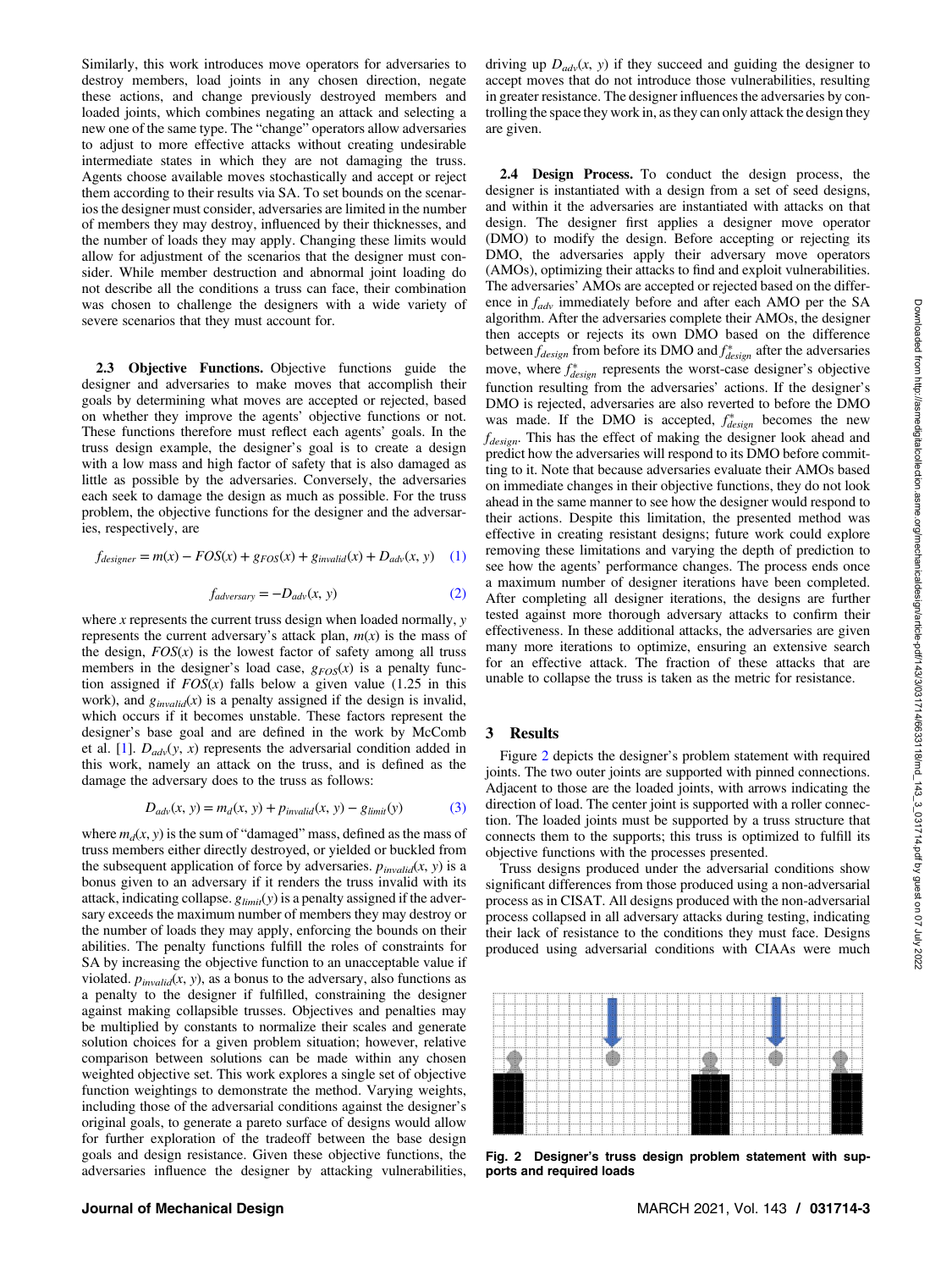

Fig. 3 Sample trusses produced under (a) non-adversarial conditions and (b) adversarial conditions

more capable of resisting these attacks without collapse, with some samples able to resist all attacks, confirming their ability to account for the adversaries. The fraction of adversary attacks survived is chosen as the indicator of resistance because there is insufficient information regarding degrees of damage when comparing CIAAgenerated and CISAT-generated trusses. Because the CISATgenerated trusses collapsed in all attacks, there are no further degrees of damage to compare with CIAA-generated trusses; however, comparisons using this metric would be needed to compare different trusses that resisted attacks without collapse, and their respective design methods.

Figure 3 shows examples of CISAT-generated and CIAAgenerated trusses. The CIAA-generated trusses shown survived all adversarial attacks. This resistance to attack incurs additional costs, indicated by the much greater mass of these trusses. While their FOSs are also typically greater, they are less efficient at sustaining the normally required load, indicated by the reduced ratios of FOS/ mass which represents how efficiently the mass is being used. This reduced efficiency of the CIAA-generated designs is due to the redundant members that are required to stabilize it during adversary attacks, even though they provide less support during normal loading. This creates a tradeoff between resistance to attack and the original base objectives of maximizing FOS and minimizing mass.

Figure 4 demonstrates how trusses may resist attacks or collapse. In the CISAT-generated truss, a single-member destruction, indicated with a cross in Fig.  $4(a)$ , can render the structure unstable as shown in Fig.  $4(b)$ , with the disconnected section boxed. The lack of redundancy makes these trusses trivial to collapse, even if the adversary does not use all its tools. The CIAA-generated truss in Fig.  $4(c)$  is subjected to a similar attack; however, it exhausts the adversary's ability to destroy members while remaining stable due to its redundant members. This prompts the adversary to load it in the direction of the arrow in Fig.  $4(d)$ ; this loading makes the dotted member fail by buckling. The truss then stabilizes as shown in Fig.  $4(e)$ , as the remaining members pick up the load without failing, preventing the collapse of the truss. One possible load is shown, but adversaries can load any joint in any direction; their choices are optimized to maximize the damage they inflict or to collapse the truss if possible.

Due to the stochasticity of SA and the use of weighted objective functions, the algorithm may only reach a locally optimal region by the end of runtime. This is shown in Fig. [5,](#page-4-0) with designs the CIAAs produced that have especially high FOS values, over twice that required for the original design and higher than some of the representative CIAA-generated designs in Fig. 3. These designs still failed most of the adversary attacks, indicating that a similarly equipped adversary would likely be able to destroy them despite their high FOS. Such designs may appear beneficial due to high FOS, indicating the need to observe and test each objective component of completed designs and to track algorithm breadth of search. In seeking the application of this work to other problems, conditions must be directly modeled to design and test against via new sets of adversary grammars and design goals that capture different adversarial challenges to overcome.

Sensitivity analysis of adversary parameters indicates diminishing benefits of large adversarial team sizes and moves per designer move, though the design process becomes unstable and fails to converge at very small team sizes as the designer simply optimizes the truss against the small number of attacks it faces at its current step, blind to other vulnerabilities it may introduce by doing so. Computational cost is found to grow quickly with increased adversarial settings, however, resulting in a desired range of settings that balance their benefits and computational costs. A full sensitivity analysis with the exact settings and expanded results can be found in Rismiller, et al. [\[23](#page-4-0)].

### 4 Discussion

The primary design difference introduced when considering adversaries is the addition of structural redundancy. Because the adversaries are limited in how many members they can destroy, this redundancy ensures that the truss remains well-connected enough to sustain any loads the adversary then applies without collapsing, whereas designs created without considering these attacks can be destroyed with a single key member destruction. This design difference is driven by the interplay between designer and adversaries throughout the design process.

The agents as-presented focus on resistance to worst-case scenarios by taking the worst value over all adversary attacks. Future work could explore the consideration of probabilistic distributions of attacks as well. While the CIAAs create designs that resist the attacks that are modeled during their design, the designs are less efficient when applied to the normal load case, similar to findings in other literature, where robustness was achieved at the cost of optimality for the original purpose [24–27]. Such cases occur due to the additional objectives the designer must fulfill which prevents them from optimizing only for their original case. The agents' computational costs may also restrict them to problems that are impractical to analyze by other means.



Fig. 4 (a) Example CISAT-generated truss attacked with member destruction, indicated by crossed member, (b) resulting unstable structure, (c) example CIAA-generated truss with a similar attack, (d) resulting structure with adversary load and induced member failure, and (e) final stabilized structure